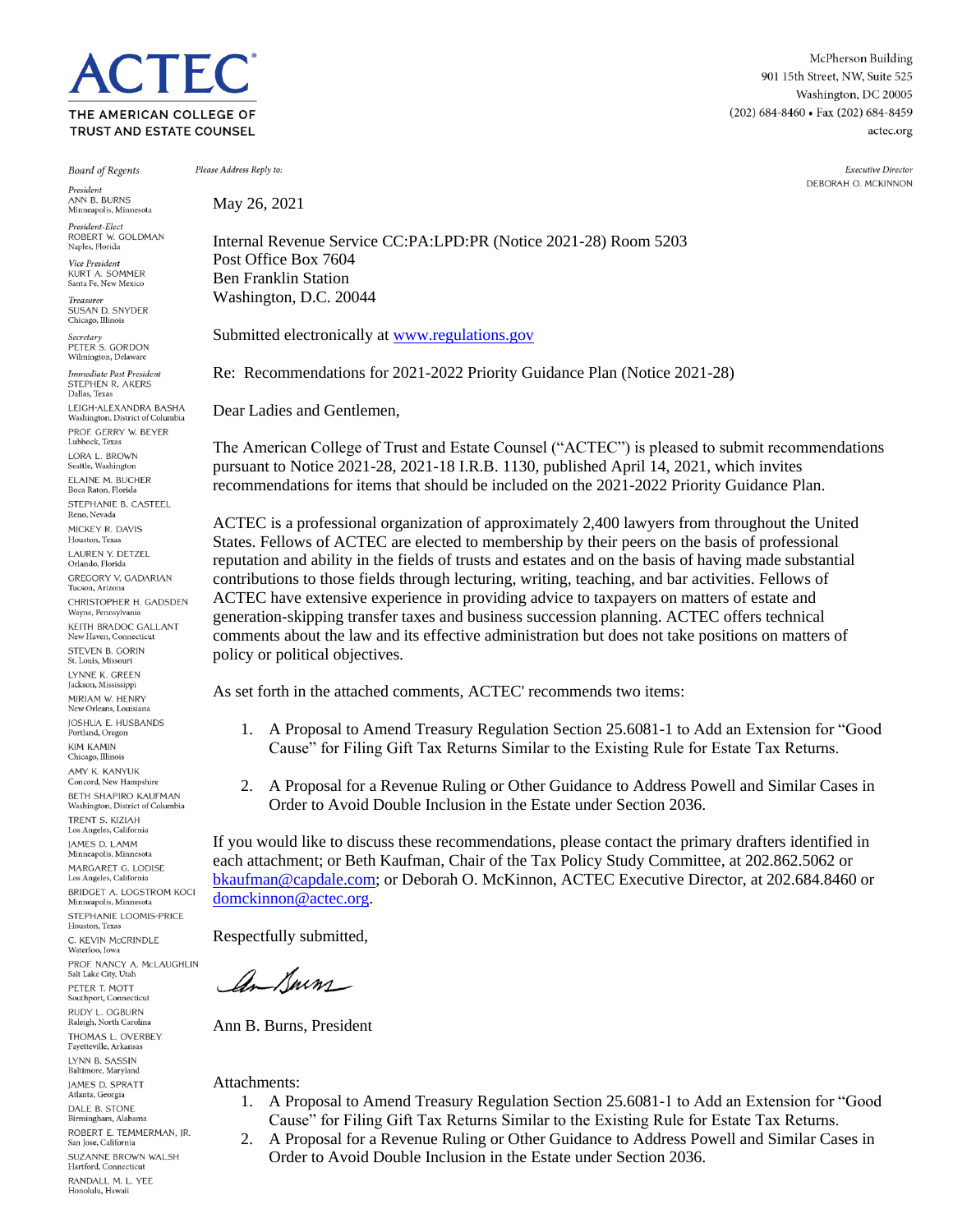# **A Proposal to Amend Treasury Regulation Section 25.6081-1 to Add an Extension for "Good Cause" for Filing Gift Tax ReturnsSimilar to the Existing Rule for Estate Tax Returns**

The American College of Trust and Estate Counsel ("ACTEC") hereby submits a proposal to amend Treasury Regulation Section 25.6081-1 to allow an extension of time for filing a gift tax return to be based on a showing of "good cause" in the same manner as now provided in Treasury Regulation Section 20.6081-1(c) for extensions to file estate tax returns. For gift tax returns the only extension now allowed is the automatic 6-month extension of time, which must be requested before the statutory deadline for filing the return. We submit that adding such a good cause exception to the gift tax regulation promotes the fair and equitable administration of the tax system, as such a provision does now for estate tax returns.

### **Treasury Regulation Section 20.6081-1(c) Concerning Estate Tax Returns**

With respect to section  $6081$  of Internal Revenue Code,<sup>1</sup> which provides statutory guidance regarding extensions of time for filing tax returns, the Treasury Department has published fourteen Regulations (not including Temporary Regulations) with respect to various income tax returns for individuals and entities, as well as gift and estate tax returns. The associated estate tax regulation – Treasury Regulation Section 20.6081-1 – provides that, in addition to an automatic 6-month extension of time to file an estate tax return (the "Automatic Extension"), the Internal Revenue Service (the "Service") is granted the discretion to grant an extension of time to file if good and sufficient cause is shown (the "good cause exception"). In particular, this regulatory provision provides that an extension of time may be granted to an estate that did not request the Automatic Extension prior to the due date for the filing of the estate tax return, to an estate or person that is required to file forms other than an estate tax return, or to an executor who is abroad and is requesting an additional extension of time to file the estate tax return beyond the 6-month period granted under the Automatic Extension.<sup>2</sup> Except in the case of an executor that is abroad, the extension may not extend beyond the 6 months from the statutory filing date (i.e., not beyond 15 months from the decedent's date of death).

<sup>&</sup>lt;sup>1</sup> Unless otherwise stated, references herein to "section(s)" or to "Code" are to the Internal Revenue Code of 1986, as amended. References herein to "§" are to relevant sections of the Treasury regulations.

<sup>2</sup> Treasury Regulation Section 20.6081-1(c) provides:

<sup>(</sup>c) Extension for good cause shown. In its discretion, the Internal Revenue Service may, upon the showing of good and sufficient cause, grant an extension of time to file the return required by section 6018 in certain situations. *Such an extension may be granted to an estate that did not request an automatic extension of time to file Form 706 prior to the due date under paragraph (b) of this section,* to an estate or person that is required to file forms other than Form 706, or to an executor who is abroad and is requesting an additional extension of time to file Form 706 beyond the 6-month automatic extension. Unless the executor is abroad, the extension of time may not be for more than 6 months beyond the filing date prescribed in section 6075(a). To obtain such an extension, Form 4768 must be filed in accordance with the procedures under paragraph (a) of this section and must contain a detailed explanation of why it is impossible or impractical to file a reasonably complete return by the due date. Form 4768 should be filed sufficiently early to permit the Internal Revenue Service time to consider the matter and reply before what otherwise would be the due date of the return. Failure to file Form 4768 before that due date may indicate negligence and constitute sufficient cause for denial of the extension. If an estate did not request an automatic extension of time to file Form 706 under paragraph (b) of this section, Form 4768 must also contain an explanation showing good cause for not requesting the automatic extension. (emphasis added).

ACTEC Proposal to Amend Treasury Regulation Section 25.6081-1 to Add an Extension for "Good Cause" for Filing Gift Tax Returns Similar to the Existing Rule for Estate Tax Returns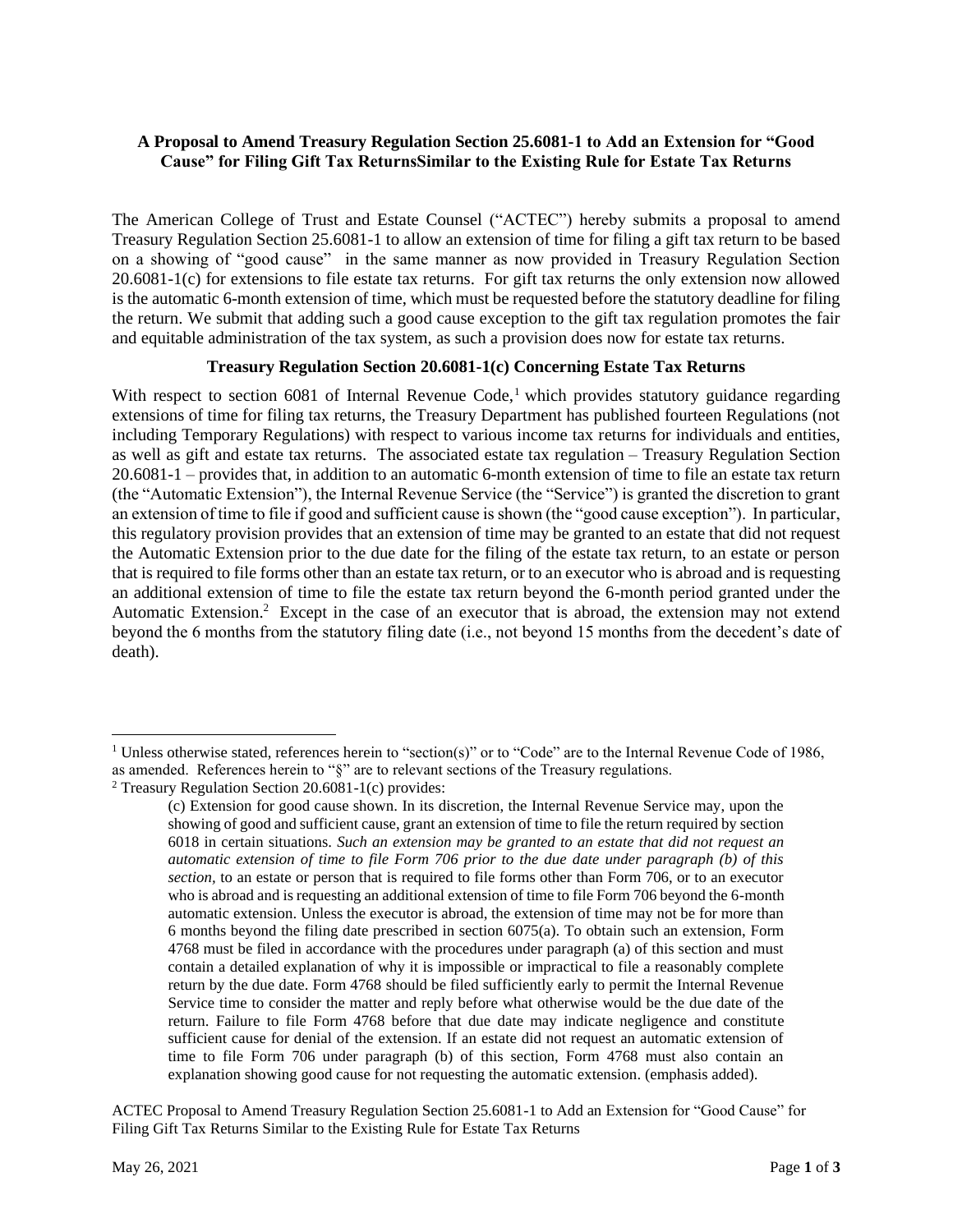For example, in Notice 2012-21,<sup>3</sup> the Service used this authority to grant relief to certain estates shortly after the new portability system went into effect. It provided a streamlined means of relief for estates where the value did not exceed the estate tax filing threshold and the executor failed to file timely for the Automatic Extension within 9 months of the decedent's death. Under this Notice, if the estate followed the procedures of the Notice within 15 months of the decedent's date of death, the statutory due date would be extended by 6 months. In effect, in this situation, the Service recognized that portability constituted a completely new system. This constituted "good cause" for providing relief since executors could understandably be slow in recognizing the need to file estate tax returns solely for purposes of making the portability election. This Notice demonstrates the utility for both the Service and taxpayers in having the "good cause exception" of Treas. Reg. §20.6081-1(c).

#### **Treasury Regulation Section 25.6081-1**

For gift tax returns, Treasury Regulation Section 25.6081-1, does not provide a similar "good cause exception." This regulation is concerned solely with applying the Automatic Extension to gift tax return filings. In the gift tax setting, if a taxpayer fails to file to an Automatic Extension request prior to the statutory filing deadline, there is no recourse to obtain the additional 6 months extended filing period. Yet, just as in the situation illustrated by Notice 2012-21, there are circumstances that would justify adopting a "good cause exception" for gift tax returns.

For example, assume Taxpayer A establishes a lifetime QTIP trust in 2019, intending to make the gift tax QTIP election on a timely filed gift tax return. Gift tax QTIP elections must be made on timely filed gift tax returns, otherwise the election is foreclosed.<sup>4</sup> However, assume that neither the gift tax return nor an Automatic Extension is timely filed by the due date. Taxpayer A's tax return preparer realizes the omission on August 1, 2020, which would be within the 6-month extension period had one been requested. Under the current Treasury Regulations, and unlike the same situation with an estate tax return, no relief is possible for a late request for an extension of time to file the gift tax return.

The current COVID-19 pandemic is a good illustration of a "good cause" circumstance for Taxpayer A's predicament. While the IRS extended the filing deadline for taxpayers to file their 2019 gift tax returns until July 15, 2020, that may have not been sufficient time for all professionals and taxpayers to catch-up on needed returns under the conditions presented by the pandemic. Furthermore, the filing deadline was not extended for returns due April 15, 2021, and yet the continuing practice of remote working and the disruption caused by the pandemic may have caused some taxpayers to have not only missed the need to request an Automatic Extension but to be able to show "good cause" for having missed that requirement.

<sup>&</sup>lt;sup>3</sup> NOTICE 2012-21, 2012-10 I.R.B. 450 (3/5/2012) ("Section 20.6081-1(c) provides that the Service, in its discretion and upon the showing of good and sufficient cause, may grant an extension of time to file Form 706 to an estate that did not request an automatic extension of time to file Form 706 prior to the due date for Form 4768 prescribed in §20.6081-1(b). Such an extension cannot be for more than six months beyond the filing date prescribed in section 6075(a), unless the executor is abroad. Section 20.6081-1(c) further provides that, to obtain such an extension, Form 4768 must be filed in accordance with the procedures under  $\S 20.6081 - 1$ (a) and must contain a detailed explanation of why it is impossible or impractical to file a reasonably complete Form 706 by the due date, and an explanation showing good cause for not requesting the automatic extension.").

<sup>&</sup>lt;sup>4</sup> "A great deal of caution is warranted in ensuring that a gift tax return is timely filed and the QTIP election is made because the Service has privately ruled that it does not have discretion to grant a request for an extension of time to make the QTIP election … the time for filing an inter vivos QTIP election is expressly prescribed by the statute in section 2523(f)(4), and the Service's authority to grant discretionary extensions applies only to requests for extensions of time fixed by Regulations or other published guidance (and not statutory rules)." Franklin, *Lifetime QTIPs—Why They Should Be Ubiquitous in Estate Planning*, ¶ 1600.02.A.1, 50th U. Miami Heckerling Inst. on Est. Plan (Lexis Nexis 2016).

ACTEC Proposal to Amend Treasury Regulation Section 25.6081-1 to Add an Extension for "Good Cause" for Filing Gift Tax Returns Similar to the Existing Rule for Estate Tax Returns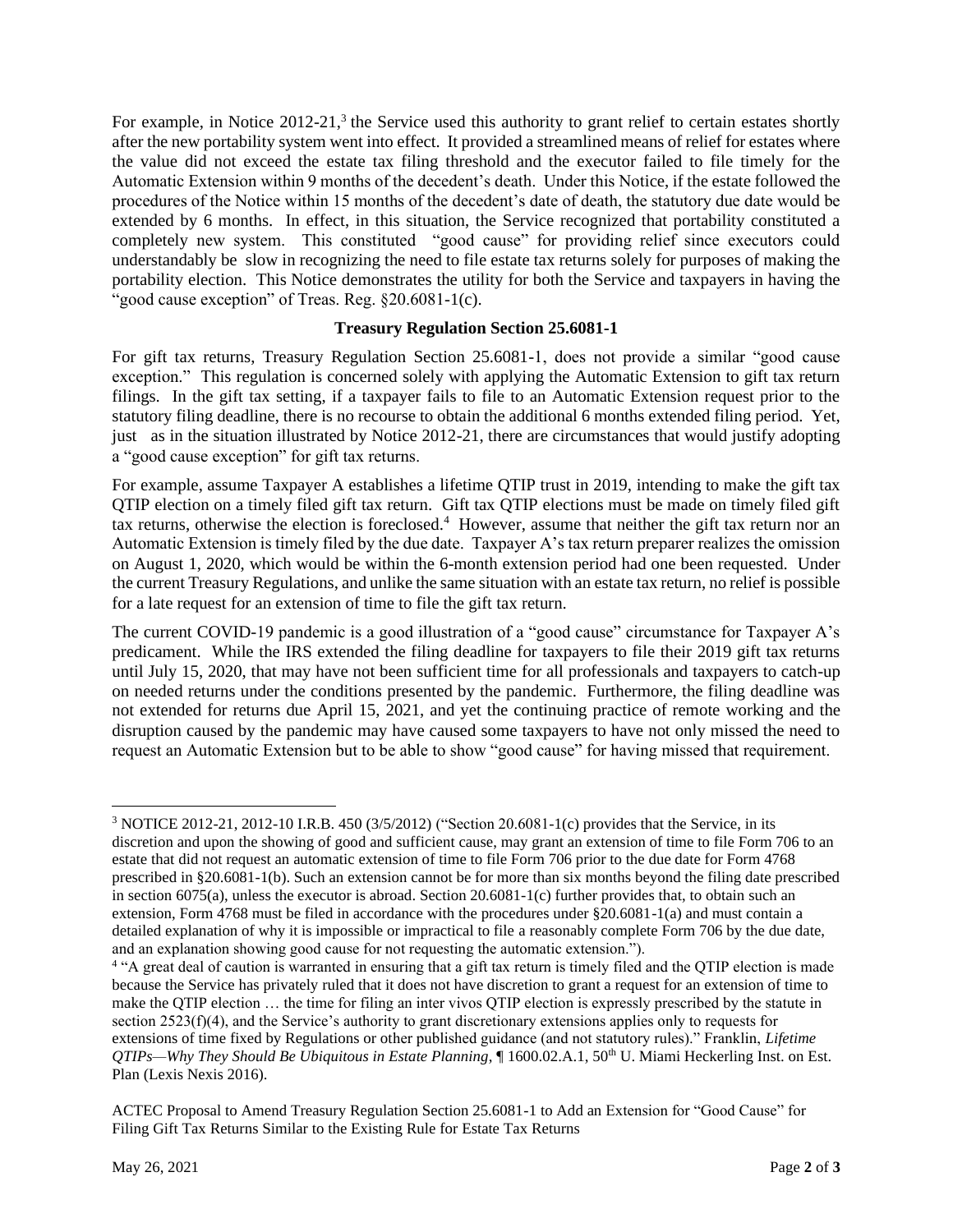#### **Recommendation**

ACTEC submits that the expansion of "good cause" relief to gift tax returns would well serve the fair and equitable administration of the tax system. This form of administrative grace would not prejudice the interests of proper tax administration because the taxpayer must still satisfy the requirement of providing "good and sufficient" cause, and it would be of tremendous benefit to taxpayers and return preparers.

### **Contact Information**

The primary drafter of this proposal is Richard Franklin, who may be contacted at 202.857.3434 or at [rfranklin@fkl-law.com.](mailto:rfranklin@fkl-law.com)

ACTEC Proposal to Amend Treasury Regulation Section 25.6081-1 to Add an Extension for "Good Cause" for Filing Gift Tax Returns Similar to the Existing Rule for Estate Tax Returns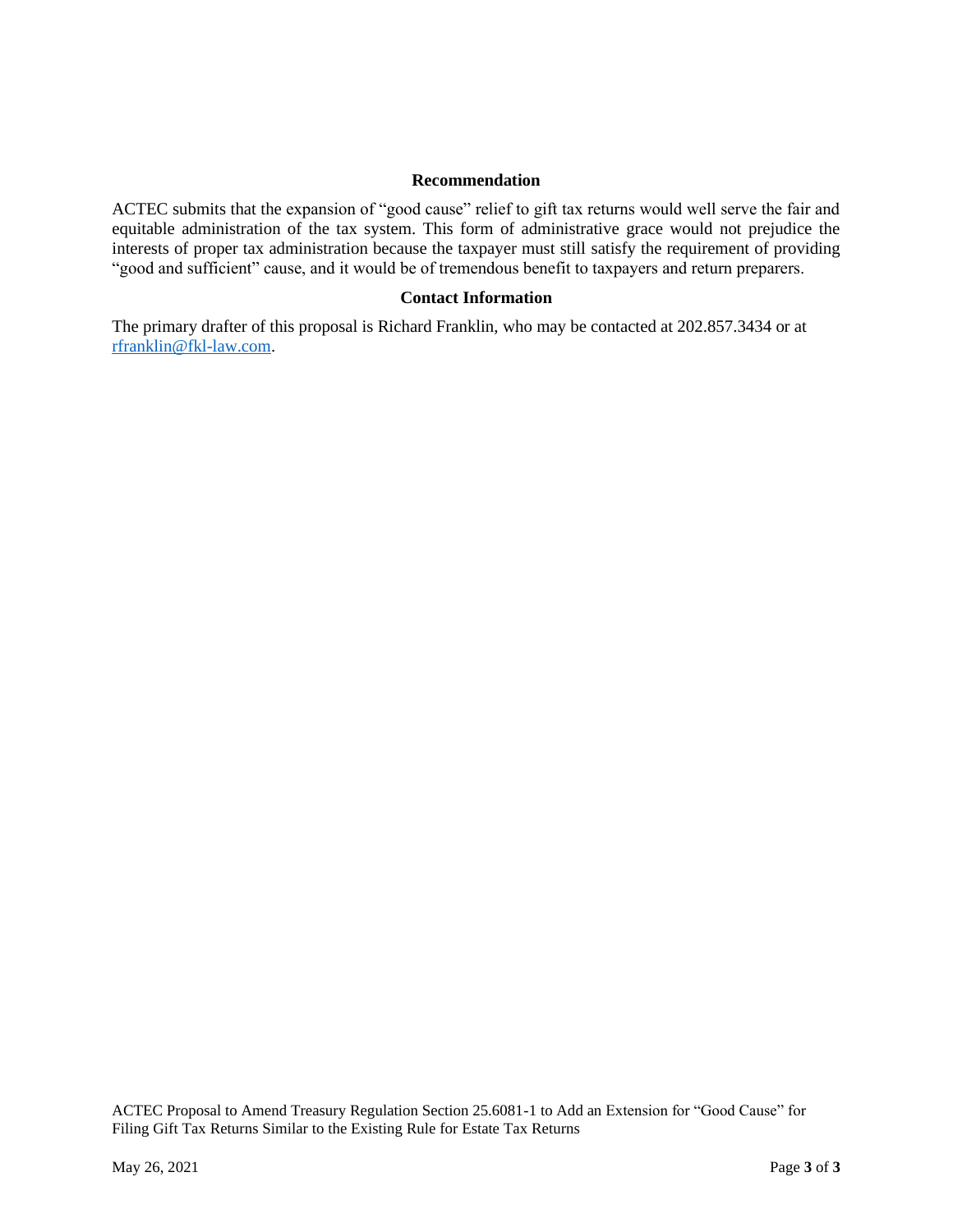### **A Proposal for a Revenue Ruling or Other Guidance to Address Powell and Similar Cases in Order to Avoid Double Inclusion in the Estate under Section 2036**

## **Introduction**

ACTEC proposes that guidance be issued, such as in a Revenue Ruling, to address a vexing problem under the estate tax when (1) assets are transferred during life are later included in the donor's gross estate at death under section 2036 and (2) the lifetime transfer was made in exchange for consideration (in some form, but not from a third party), the consideration that was received appears to also be included in the gross estate, raising the issue of double taxation.

As a notable example, in *Estate of Powell v. Commissioner,<sup>1</sup>* the United States Tax Court held that assets transferred by an individual during lifetime to a so-called family partnership were included in her gross estate under Section 2036(a)(2). Because the taxpayer held an interest in the partnership, that interest was included in her gross estate under Section 2033. To avoid the imposition of estate tax on both the partnership interest she owned at death and upon the value of the property she contributed to the partnership, the Tax Court used Section 2043 to reduce the value of what is included in Section 2036(a)(2). The concurring opinion in the decision also agreed that the assets contributed to the partnership were included in her gross estate. However, rather than applying Section 2043 to avoid the imposition of estate tax on both the partnership interest and the value of the property she can contributed to the partnership, it argued that only the property she contributed to the partnership should be included in Mrs. Powell's gross estate. The Tax Court also used Section 2043 to avoid such double estate taxation in the more recent case of *Estate of Moore v. Commissioner*. *2*

As explained in detail below, where no related consideration was provided by a third party in the lifetime transfer, the approach applied by the concurring opinion in *Estate of Powell* provides a superior approach that improves tax administration and predictability for both the Internal Revenue Service and taxpayers. The use of Section 2043 is not appropriate under circumstances such as in *Estate of Powell* because it leads to unnecessary complications in avoiding double taxation, as demonstrated in the later case of *Estate of Moore*.

# **The Opinions in** *Powell*

The *Powell* case concerned a family limited partnership created when the taxpayer, Mrs. Powell, was incapacitated and just a week before she died. The transaction was implemented by one of her sons acting under a power of attorney executed by her.

After creating a limited partnership with himself as the general partner, the son used the power of attorney to contribute \$10 million of his mother's marketable securities to the partnership in exchange for a 99% limited partnership interest. That same day, the son purportedly caused his mother to gift the 99% partnership interest.

The majority of the Tax Court held that the transfer of the \$10 million in securities to the partnership was subject to a retained right of control under Section  $2036(a)(2)$  and the entire portfolio was, therefore, includable in Mrs. Powell's gross estate. Further, because she purported to transfer the partnership interest by gift (to a charitable lead trust) within three years of death, the 99% partnership interest was also

 $1$  148 T.C. 392 (2017).

<sup>2</sup> T.C. Memo 2020-40.

ACTEC Proposal for a Revenue Ruling or Other Guidance to Address Powell and Similar Cases in Order to Avoid Double Inclusion in the Estate under Section 2036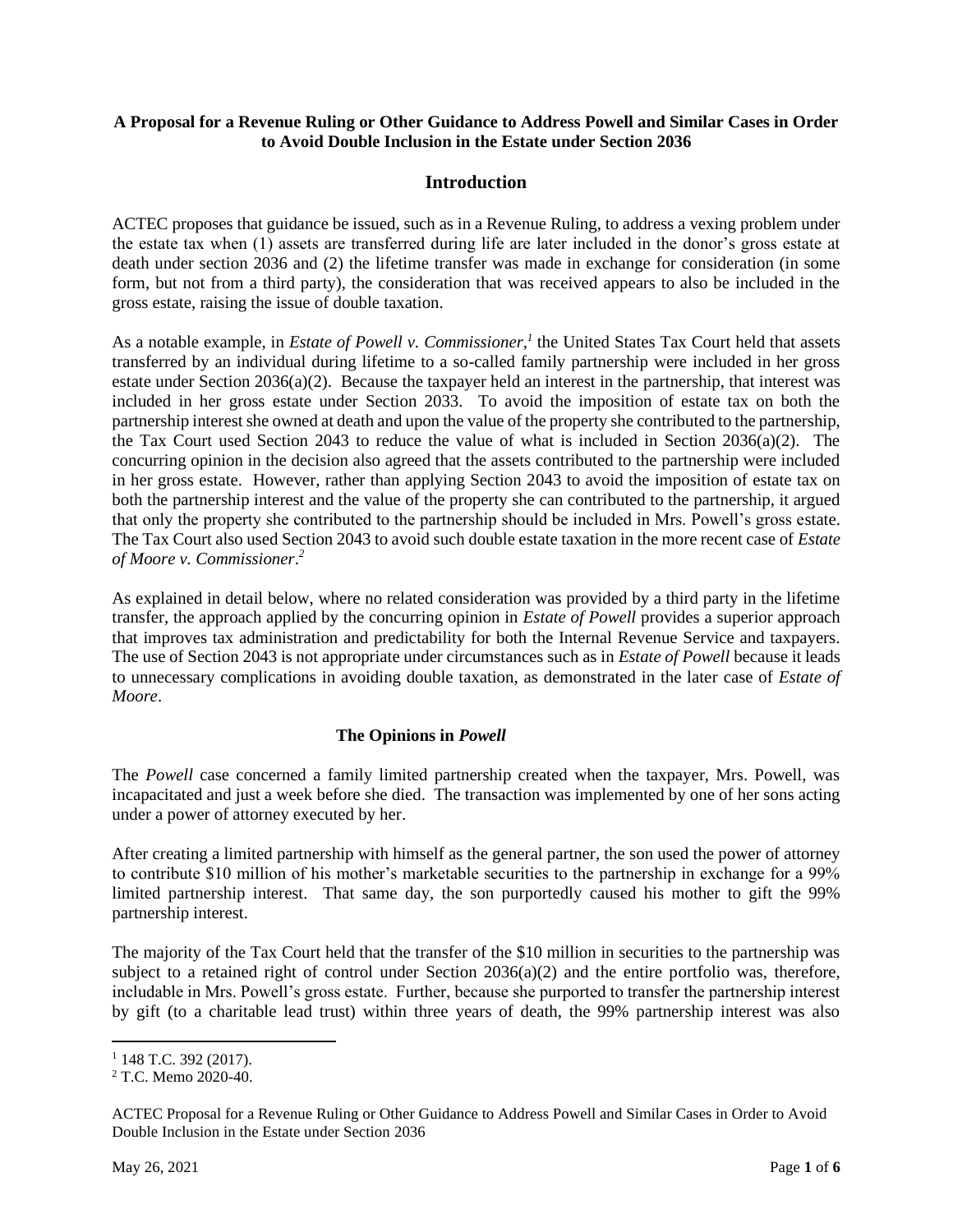includable under Section 2035(a).

To prevent double inclusion (that is, estate tax on both the partnership units and the underlying partnership assets), a majority of the judges invoked Section 2043,<sup>3</sup> reducing the amount of the Section 2036 inclusion by the value of the limited partnership units the decedent had received in exchange for the securities. The concurring opinion, in contrast, rejected the application of Section 2043, arguing instead that the partnership units should be disregarded (that is, not included in the gross estate) once it was determined that the underlying partnership assets were to be included.

## **Problems Presented by Majority Opinion**

Applying Section 2043, in a situation like *Powell* if not in other cases, introduces unnecessary complications. First, if the value of the partnership's assets increases or decreases after the partnership's formation and before the decedent's death, the amount of the net inclusion under Section 2036 will not be "correct." Second, even where there is no such fluctuation, there will be complications in calculating basis. Furthermore, as later shown in *Estate of Moore,* the facts can also involve disputes over the value of the partnership interests received, requiring complex alternative calculations, or disputes over issues how to take into account later gifts of the partnership interests made prior to death.

To illustrate the difficulties of a change in value, consider a contribution of \$10 million in assets to a partnership where the decedent receives in exchange a partnership unit with an agreed upon value of \$7 million. If there is no change in value between the date of transfer and the date of death, as in *Powell*, the application of Section 2043 produces the same result that the methodology adopted by the concurring opinion produces: net Section 2036 inclusion of \$3 million (the value of the partnership's assets minus the value of the partnership units received by the decedent) and a Section 2033 inclusion of \$7 million for the partnership units – for a total inclusion of \$10 million. But if the partnership's assets were to double in value to \$20 million as of the decedent's death, the majority's methodology becomes problematic, leading potentially to taxation of phantom value. The net Section 2036 inclusion would be \$13 million (date of death value of \$20 million reduced by a \$7 million Section 2043 offset). Then the Section 2033 inclusion for the partnership units would presumably be \$14 million, since the partnership's assets doubled in value, and the value of the partnership units would presumably double as well (from \$7 million to \$14 million).

Thus, the total estate tax inclusion, under the majority approach in *Powell* would be \$27 million when, in fact, only \$20 million of "real" assets exists at the time of death. In contrast, under the approach taken by the concurring opinion, the total gross estate inclusion would \$20 million; that is, ignoring the partnership would cause only the \$20 million in partnership assets to be includible in the gross estate. Given that the

<sup>3</sup> Section 2043(a), in effect, provides a limit to the amount included in an estate under Sections 2035 through 2038 and 2041. Section 2043(a) provides that the included amount under one of the enumerated sections is the excess of the fair market value at the date of death of the transferred property (in this case, the securities) over the value on the date of the lifetime transfer of the property received (the partnership interest). Section 2043(a) serves and is presumably intended to include in the gross estate the amount that would have been included if the lifetime transaction had not taken place. The included amount includes appreciation because it compares the date of death value to the date of transaction value and brings the excess back into the estate. Thus, the sections (that is, Sections 2035 through 2038 or 2041 plus Section 2043), in combination, capture the difference between the undiscounted date of death value of the property sold or exchanged in the transaction (the securities) and the discounted date of transfer value of the property received in exchange (the partnership interest)—that is, the combination captures the value of the appreciated retained interest.

ACTEC Proposal for a Revenue Ruling or Other Guidance to Address Powell and Similar Cases in Order to Avoid Double Inclusion in the Estate under Section 2036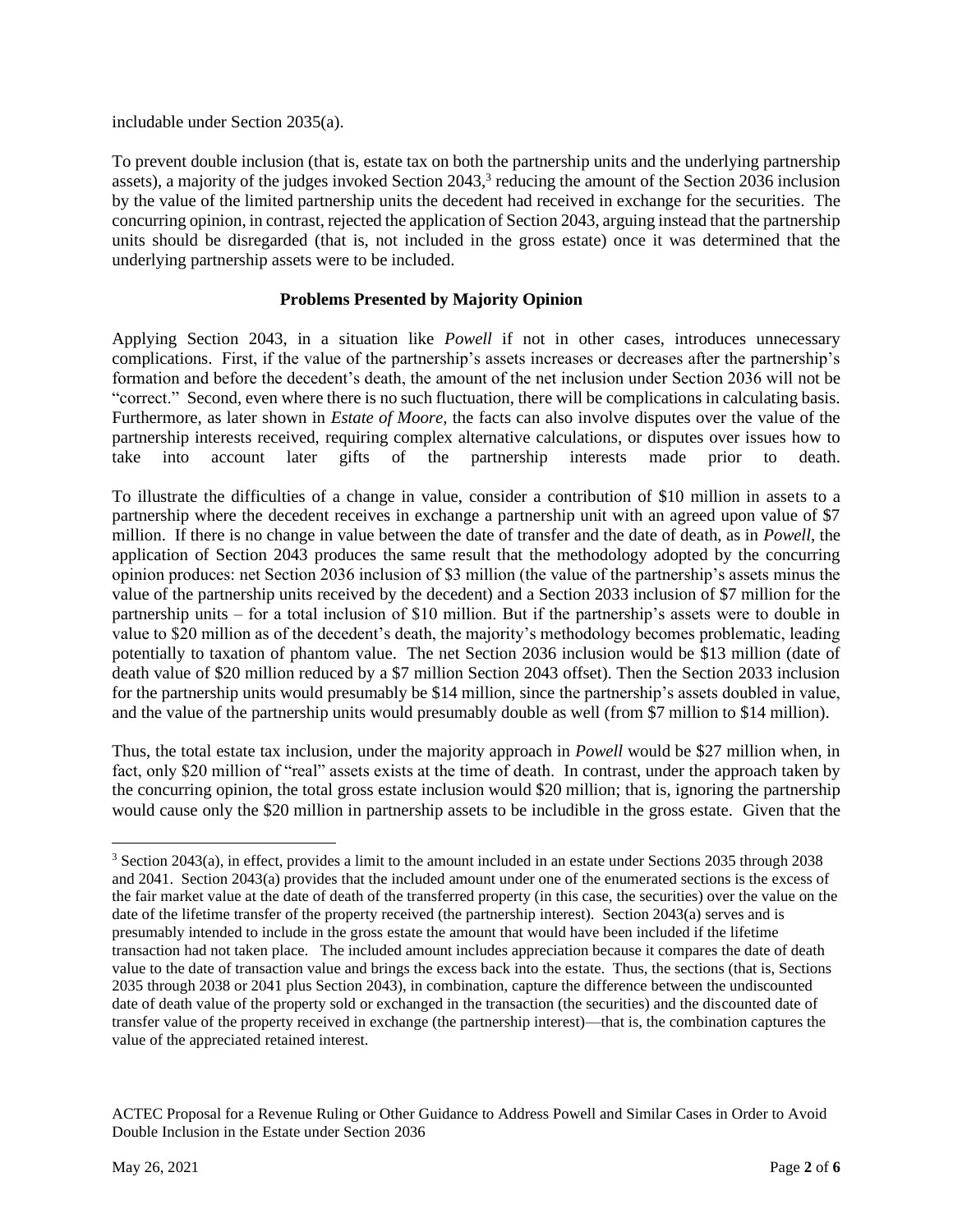approach taken in the concurring opinion reflects the reality of the assets transferred by the decedent, it should be the correct result as a matter of policy, and the majority's analysis would be incorrect. If, on the other hand, the value of the partnership assets were to decline before death, an incorrect result *favoring the estate* would occur, because less than the full value of the transferred assets would be subject to tax.

To illustrate the basis complications, consider the calculation of basis in the same hypothetical but on the assumption that no change in value occurs. It would seem that, after the decedent's death, the partnership units would have a basis of \$7 million (the fair market value of the interest and the amount therefore of the Section 2033 inclusion– see Treas. Reg.  $1.742-1(a)$ ). And the partnership's assets would have a basis of \$3 million (the amount of the net Section 2036 inclusion). If the partnership were to then sell its assets for \$10 million and liquidate, the partnership would recognize \$7 million in gain (amount realized of \$10 million minus a basis of \$3 million). The partner would have to recognize this gain and would be permitted to step up the basis in the partnership interest to \$14 million on account of the \$7 million in partnership gain. On liquidation, the partner would recognize a loss of \$4 million (amount realized of \$10 million; basis in the partnership interest of \$14 million).

These results – \$7 million in partnership gain on sale of its assets followed by \$4 million loss on liquidation – are problematic given that, in the absence of the partnership, the portfolio could be sold for \$10 million without any gain or loss. If, on the other hand, liquidation did not occur and the partnership continued to operate, its basis in its assets would be only \$3 million. And unless Section 754 were amended (or changed by regulation or otherwise) to address this, the partnership's basis would remain understated.<sup>4</sup>

The court in *Estate of Moore v. Commissioner*, decided after *Estate of Powell* but similarly adopting Section 2043, introduced yet an additional complication. It concluded that, in applying Section 2043 in the context of a partnership, any consideration (such as partnership units) received by the decedent in exchange for the contribution to the partnership must be disregarded unless the consideration remains a part of the decedent's gross estate. Thus, the court appears to suggest that, if the decedent had made a gift of the units, the Section 2043 offset would need to be reduced. But this ignores the fact that any such gift would be taken into account – i.e., included in the tax base – as an adjusted taxable gift by the taxpayer.<sup>5</sup> There also would be tracking problems where the partnership units are sold before death to a third party and other assets purchased with the proceeds of such a sale. In short, the offset should not be reduced merely because the decedent had made a gift (or, for that matter, if the decedent had somehow consumed the units). And this additional complication suggested by *Estate of Moore* would not appear if the concurring opinion in *Estate of Powell* were followed.

In the course of analyzing the application of Section 2036, the Court in *Powell* found there was no non-tax

<sup>&</sup>lt;sup>4</sup> The decedent's \$10 million securities portfolio is subject to estate tax (net Section 2036 inclusion of \$3 million and a Section 2033 inclusion of \$7 million for the partnership interest). Yet the basis of the partnership's assets is presumably only \$3 million. Under Section 754, a partnership may elect to adjust the basis of partnership property when property is distributed or when a partnership interest is transferred. The purpose of a Section 754 election is to reconcile (actually, to step up) the basis of a new partner (including anyone succeeding to the partnership interest at and by reason of the death of a partner) and the inside basis partnership's basis of its own assets. Even assuming a Section 754 election were made, it would only permit the partnership to increase basis by \$4 million (by the amount of the basis of the partnership interest, or \$7 million, over the partnership's basis in its assets, or \$3 million). See section 743(b)(1). Thus, even with the Section 754 election, the partnership's basis in its own assets would only be \$7 million – not the \$10 million that was subject to estate tax.

 $5$  See Section 2001(b).

ACTEC Proposal for a Revenue Ruling or Other Guidance to Address Powell and Similar Cases in Order to Avoid Double Inclusion in the Estate under Section 2036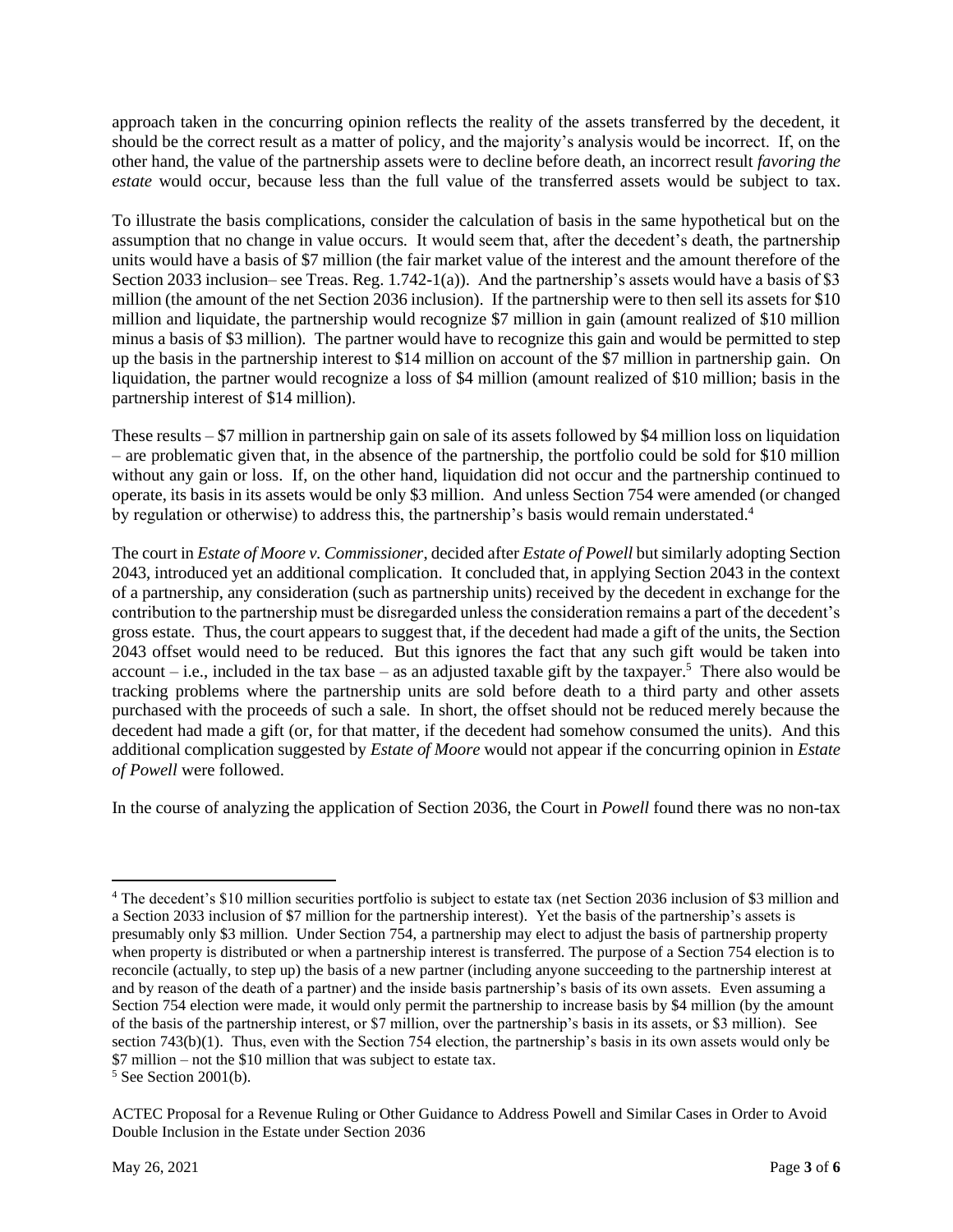purpose for the transaction. Under an application of the sham doctrine,<sup>6</sup> the partnership would be ignored, the value of partnership assets would be included in the gross estate and all valuation discounts would be eliminated. But the courts have not used the sham doctrine to address this type of planning.<sup>7</sup> Instead, they have used Section 2036, which is not an easy fit.<sup>8</sup>

Under Section 2036, two concepts that would be irrelevant under the sham doctrine become critical. First, Section 2036 is rendered inapplicable if the transaction is bona fide sale or exchange for full and adequate consideration—which, as the courts have held, requires a showing of a significant and legitimate non-tax purpose. Second, if the estate cannot establish the applicability of the bona fide exception, it is relegated to an offset under Section 2043 for the consideration the decedent had received in the transaction. While the sham doctrine would result in ignoring the partnership and eliminating any valuation discount, the application of Sections 2036 and 2043 is more complicated in this context.

The part of the case that is problematic is the valuation of the included amounts in that the computation of the amount of inclusion under both Sections  $2036(a)(2)$  and  $2038(a)$  includes post-transaction appreciation (or depreciation) leading to double taxation (or non-taxation). The opinion divides the included interests metaphorically into a doughnut and a doughnut hole, the doughnut plus the doughnut hole making up a complete doughnut. However, the metaphor fails because the computation of the value of both the doughnut and the doughnut hole includes post-transaction appreciation or depreciation. This double-counting of the appreciation or depreciation leads to the result that the size of the doughnut plus the doughnut hole is greater (or lesser if the assets have depreciated) than the size of the complete doughnut. In *Estate of Powell*, because there had elapsed only a week between the transaction and the death, there was no appreciation or depreciation, and the result was satisfactory. However, had more time transpired, the result could have been flawed.<sup>9</sup>

## **A Proposed Solution**

Under the concurring opinion in *Powell*, the entire lifetime transaction should be disregarded and the transferred property should be entirely included in the gross estate at its date of death value and the partnership units ignored for such purposes. This approach would avoid the complicated analysis that results from the application of Section 2043, i.e., the valuation of the retained interest under Section 2036(a) inclusion/Section 2043(a) offset that leads to illogical results which are unfair to either the taxpayer (doubling counting post transaction appreciation) or the Service (doubling counting of post transaction depreciation). The concurring opinion would result in tax on the value of the assets actually transferred.

The solution proposed here is not only the more practical one, but also the outcome that is the most "fair" to the taxpayer and to the government. And it is the most theoretically satisfying. We propose that Section 2043 should not apply where there is no consideration provided by a third party because the taxpayer's estate has received no additional assets or value in a transaction that is essentially with himself or herself. In cases where the consideration received in the transfer is from a third party, the estate is actually enlarged by the consideration received and Section 2043 should apply to exclude the additional value. (If the partnership interest received upon formation of the partnership is sold within three years of a partner's death

<sup>6</sup> See, generally, Gans, "Re-Examining the Sham Doctrine: When Should an Overpayment Be Reflected in Basis*?*," 30 BUFF. LAW REV. 95 (1981).

<sup>7</sup> See, e.g., *Strangi*, supra, 115 T.C. at 501 ("the majority also suggest that… the partnership should not be disregarded as a substantive sham," Beghe, J. dissenting).

<sup>8</sup> Gans & Blattmachr, "Family Limited Partnerships and Section 2036: Not Such a Good Fit," 42 ACTEC Law Jl. 253 (Winter 2017).

<sup>9</sup> A number of these matters is discussed in Id.

ACTEC Proposal for a Revenue Ruling or Other Guidance to Address Powell and Similar Cases in Order to Avoid Double Inclusion in the Estate under Section 2036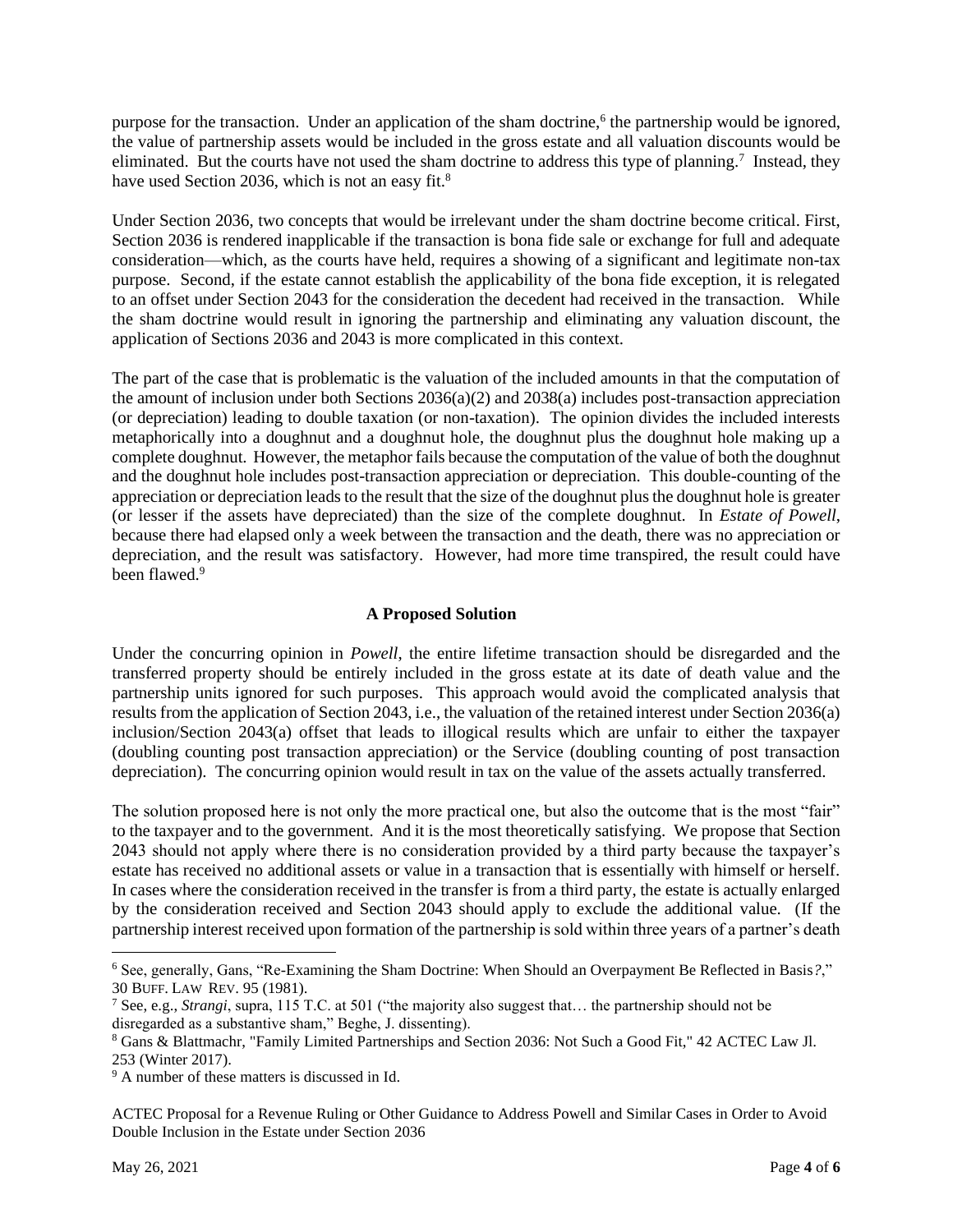and the sale does not qualify for the bona fide exception under Section 2035, the amount of the Section 2035 inclusion would need to be reduced by the consideration received from the third party in the sale.<sup>10</sup>)

Guidance to reach this result would be comparable to the treatment of assets transferred to a grantor retained annuity trust (GRAT) as described in Treas. Reg. 25.2702-3(b) when later included in the gross estate under Section 2036. If a taxpayer creates a GRAT to make payments to him or her for a period of years and to the grantor's estate if the grantor dies during the annuity payment term, all or a portion of the GRAT assets will be included in the grantor's gross estate under Section 2036(a) as described in Treas. Reg. 20.2036-1(c)(2), together with the annuity payments due the taxpayer's estate after death and included under Section 2033. As described below the regulations resolve the issue without resorting to Section 2043.

Another example of a transaction will illustrate why Section 2043 should not apply where no third party consideration is involved. If a taxpayer creates a trust and retains an income interest for a term of years that in fact extends beyond his or her life, the trust will be included in his or her gross estate under Section 2036(a)(1) but the unpaid income interest is not, as that would cause double inclusion of the unpaid income. Section 2043 plays no part in the analysis and yet the taxpayer traded the assets transferred to the trust in exchange for an income interest. A similar result should apply to a transfer of property that is included under Section 2036(a)(2). In either case, there is no "third party" consideration; rather, the property "received" is supplied by the taxpayer himself or herself and should not be included in the gross estate.

As suggested above in reference to a GRAT with a retained annuity interest, this is the same approach reflected in Treas. Reg. 20.2036-1(c). Section 2043 is not used and instead the analysis is limited to Sections 2036 and 2033. The regulation provides, in part:

If this section applies to an interest retained by the decedent in a trust or otherwise and the terms of the trust or other governing instrument provide that, after the decedent's death, payments the decedent was receiving during life are to continue to be made to the decedent's estate for a specified period (as opposed to payments that were payable to the decedent prior to the decedent's death but were not actually paid until after the decedent's death), *such payments that become payable after the decedent's death are not includible in the decedent's gross estate under section 2033 because they are properly reflected in the value of the trust corpus included under this section*. (Emphasis added.)

The result so provided in the regulation reflects that Section 2036, in effect, places the decedent in the position he or she would have been in if the transfer had not been made. We propose that this logical conclusion should be extended to all non-third-party transactions in which the decedent has retained an interest.

### **Conclusion and Recommendation**

 $10$  An additional question, for which there does not appear to be an answer, is how to calculate what the Section 2036 inclusion would have been had the decedent not sold the partnership units. In other words, under *United States v. Allen*, 293 F.2d 916 (10th Cir.), cert. denied, 368 U.S. 944 (1961), the corpus of a reserved life estate is not removed from a decedent's gross estate by a transfer at the value of the life estate in contemplation of death. (Note that Section 2035 has been amended several times since that case was decided and, in any case, other circuits might not adopt it in any case.) Hence, if *Allen* applies, a decedent who disposes of a Section 2036-type "string" within three years prior to death for consideration must receive an amount equal to what Section 2036 would have required to be included to avoid Section 2035 and not just the value of the "string." This raises yet another question: how much would the Section 2036 inclusion have been given the availability of the Section 2043 offset under *Powell*?

ACTEC Proposal for a Revenue Ruling or Other Guidance to Address Powell and Similar Cases in Order to Avoid Double Inclusion in the Estate under Section 2036